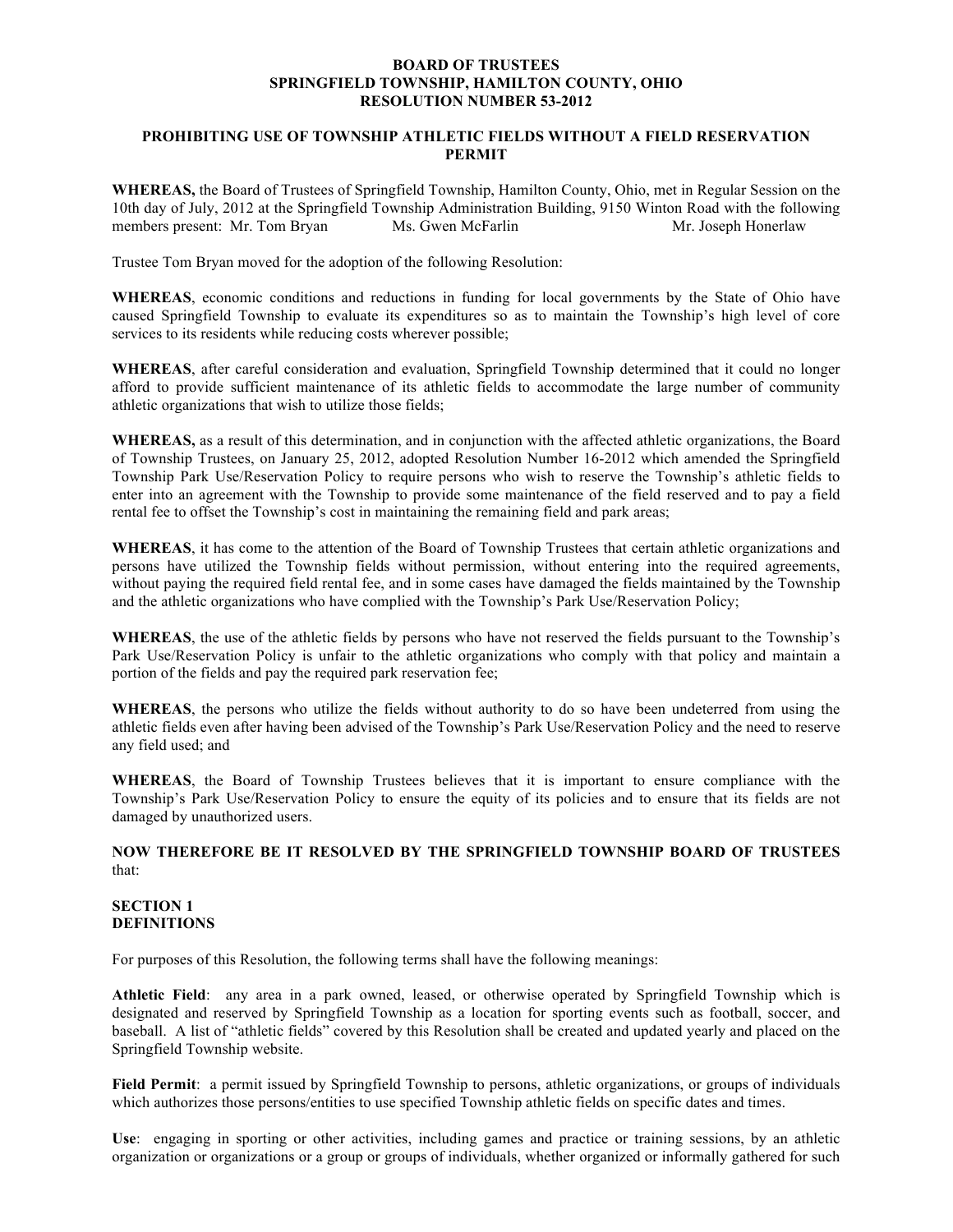purpose. "Use" does not include engaging in sporting or other activities, including games and practice or training sessions, by fewer than four (4) persons so long as the activities in which those persons are engaged do not damage the athletic field or fields involved.

#### **SECTION 2 FIELD PERMIT REQUIRED**

A Field Permit is required for all use of Springfield Township athletic fields. Persons, athletic organizations, and groups who have not been issued a Field Permit may not use the athletic fields at any time.

# **SECTION 3 FIELD PERMIT LIMITATIONS**

Persons, athletic organizations, and groups who have been issued a Field Permit may only use the athletic fields specified on the Field Permit and may only use those athletic fields on the dates and times designated on the Field Permit. Use of Township athletic fields other than those specified on the Field Permit or use of the designated athletic fields on dates and times not designated thereon is strictly prohibited.

# **SECTION 4 CIVIL CITATION AND APPEAL**

**4.1 Civil Citation Issued**. Civil citations will be issued to any person engaged in conduct prohibited by this Resolution.

**4.2 Form of Civil Citation**. Civil Citations issued for a failure to comply with this Resolution shall be given in accordance with all of the following:

The Citation must be in writing on a form specifically designated as a Civil Citation form;

The Citation must include a statement advising the person charged that he/she must answer the citation within fourteen (14) days after the date on which the Citation is served upon him/her;

The Citation must include a statement indicating the allowable answers that may be made and that the person will be afforded a court hearing if he/she denies committing the violation;

The Citation must include a statement specifying that the answer must be made in person, or by mail, to the Springfield Township Fiscal Officer;

The Citation must include a statement indicating the amount of the fine arising from the violation;

The Citation must include a statement advising the person of the violation charged, the date, time and place of the violation charged; and

The Citation must include the signature and affirmation of the police officer completing the Citation.

**4.3 Method of Service**. The Civil Citation shall be deemed to be properly served if it is:

- 1. Delivered personally by a Springfield Township Police Officer; or
- 2. Presented by any other method of service permitted by the Ohio Rules of Civil Procedure.

**4.4 Permissible Answers**. Any person, firm, or corporation to whom a Civil Citation has been served may answer said Citation in one of the following ways:

Admission that the person, firm, or corporation committed the violation charged - filed in the manner and within the time permitted by this Resolution;

 Express denial of the violations charged by the person, firm, or corporation charged - filed in the manner and within the time permitted by this Resolution; or

Implicit denial of the violations charged by the failure of the person, firm, or corporation charged to file an answer or pay the fine set forth in the Civil Citation within the time permitted by this Resolution.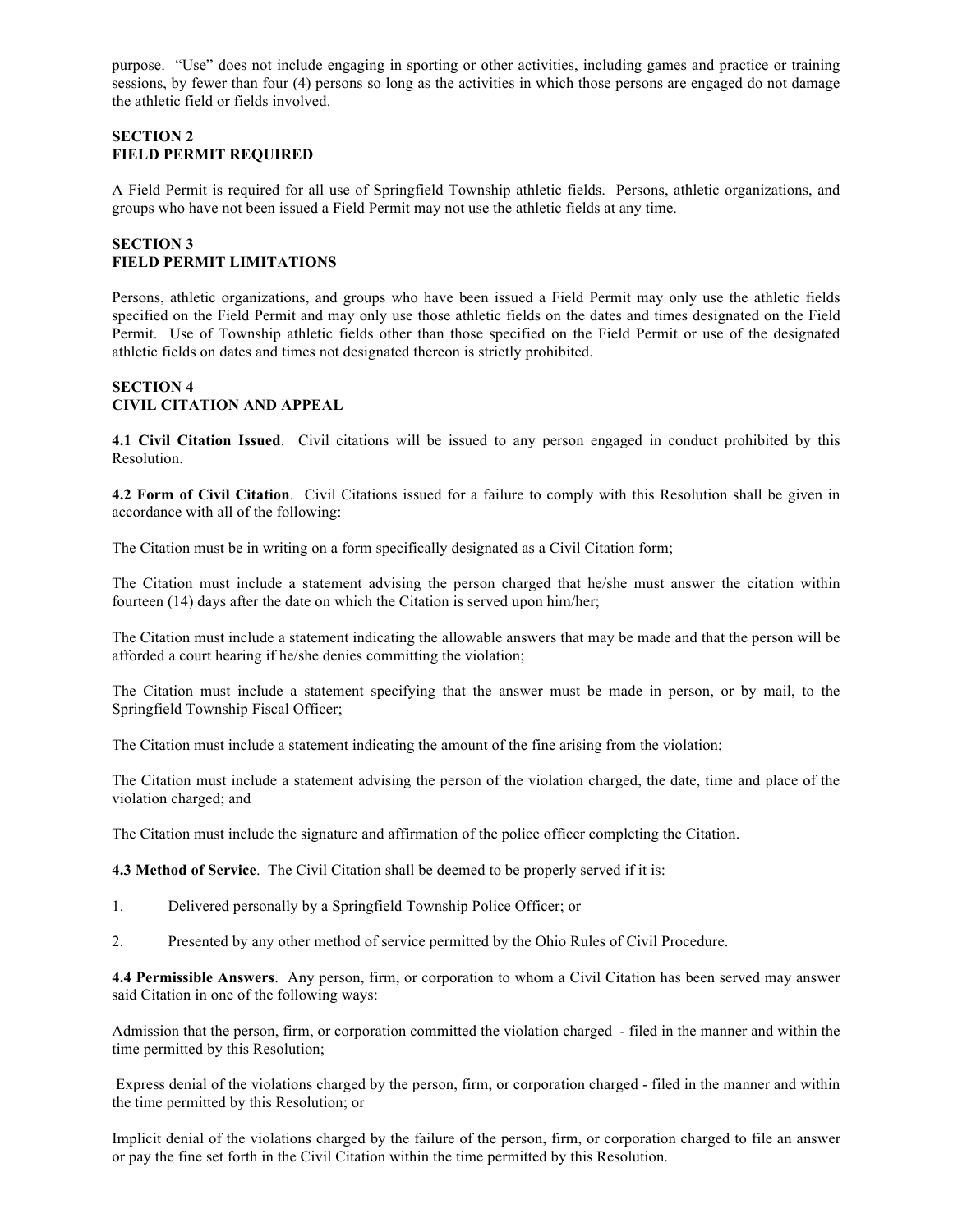**4.5 Admission of Guilt**. Persons, firm, or corporations served with Civil Citations may admit that he/she/it committed the violations charged by paying the fine set forth in the Civil Citation as required by Section 4.4 of this Resolution.

1. **Admission of Guilt of Violations Charged in Civil Citations – Payment of Fine by Hand Delivery**. Persons, firms or corporations served with Civil Citations may admit the violations charged in the Civil Citation by paying the fine or fines set forth in the Civil Citation in person to the Township Fiscal Officer. Such payments must be hand-delivered within fourteen (14) days of the date that the Civil Citation was served upon such person, firm, or corporation.

**2. Admission of Guilt of Violations Charged in Civil Citations – Payment of Fine by Mail**. Persons, firms or corporations served with Civil Citations may admit the violations charged in the Civil Citation by paying the fine or fines set forth in the Civil Citation by mailing the payment, postage prepaid, to the Township Fiscal Officer, 9150 Winton Road, Cincinnati, Ohio 45231. Such admissions/payments must be received by the Township no later than fourteen (14) days after the date that the Civil Citation was served upon such person, firm, or corporation.

**3. Effect of Admission and Payment of Fine.** Persons, firms, or corporations who admit guilt as to the violation charged in a Civil Citation issued against them and who pay the fine set forth in the Citation are in no way absolved from future violations of this Resolution. If such persons, firms, or corporations continue to use a Township athletic field in violation of this Resolution, Springfield Township may continue to issue Civil Citations each day it determines that a violation occurs. The admission of guilt and payment of the fines set forth in the Civil Citation shall in no way preclude the Springfield Township Board of Trustees from instituting, by and through its law director, appropriate action to enjoin, restrain, correct or abate a violation of this Resolution.

**4.6 Express Denial of Violations Charged in Civil Citations – Hand Delivery of Denial**. Persons, firms or corporations served with Civil Citations may deny the violations charged in the Civil Citation by expressly denying the violations in writing and presenting the denial in person to the Township Fiscal Officer. Such denials must be hand-delivered within fourteen (14) days of the date that the Civil Citation was served upon such person, firm, or corporation.

**4.7 Express Denial of Violations Charged in Civil Citations – Mailing of Denial**. Persons, firms or corporations served with Civil Citations may deny the violations charged in the Civil Citation by expressly denying the violations in writing and by mailing the denial, postage prepaid, to the Township Fiscal Officer, 9150 Winton Road, Cincinnati, Ohio 45231. Such denials must be received by the Township no later than fourteen (14) days after the date that the Civil Citation was served upon such person, firm, or corporation.

**4.8 Implicit Denial of Violations**. Persons, firms, or corporations who fail to either expressly deny the violations charged in the Civil Citation issued against them in the manner and within the time permitted by this Resolution or who fail to admit the violations charged in the Civil Citation issued against them by paying the fine or fines set forth in the Civil Citation in the manner and within the time permitted by this Resolution shall be deemed to have denied the violations charged.

**4.9 Referral to Municipal Court**. If the person, firm, or corporation issued a Civil Citation either expressly or implicitly denies the violations charged in the Citation within fourteen (14) days after service of the Civil Citation, the Springfield Township Fiscal Officer shall notify the Hamilton County Municipal Court of the denial so that a hearing can be set.

**4.10 Municipal Court Hearings**. Municipal Court hearings are conducted according to the Rules of Civil Procedure and the court determines whether the violation is proven by the Township by a preponderance of the evidence. If the court determines that the violation has been proven, it will order the violator to pay the fine.

**4.11 Payment of Fine After Determination of Guilt**. Persons, firms, or corporations found to have violated the provisions of this Resolution charged in the Civil Citation must pay the fines assessed by the court within ten (10) days after the judgment.

**4.12 Appeal**. Persons, firms, or corporations wishing to appeal an adverse determination by the Hamilton County Municipal Court may file an appeal with the First District Court of Appeals within thirty (30) days after the judgment. The court of appeals schedules a hearing on the matter, and its decision is final.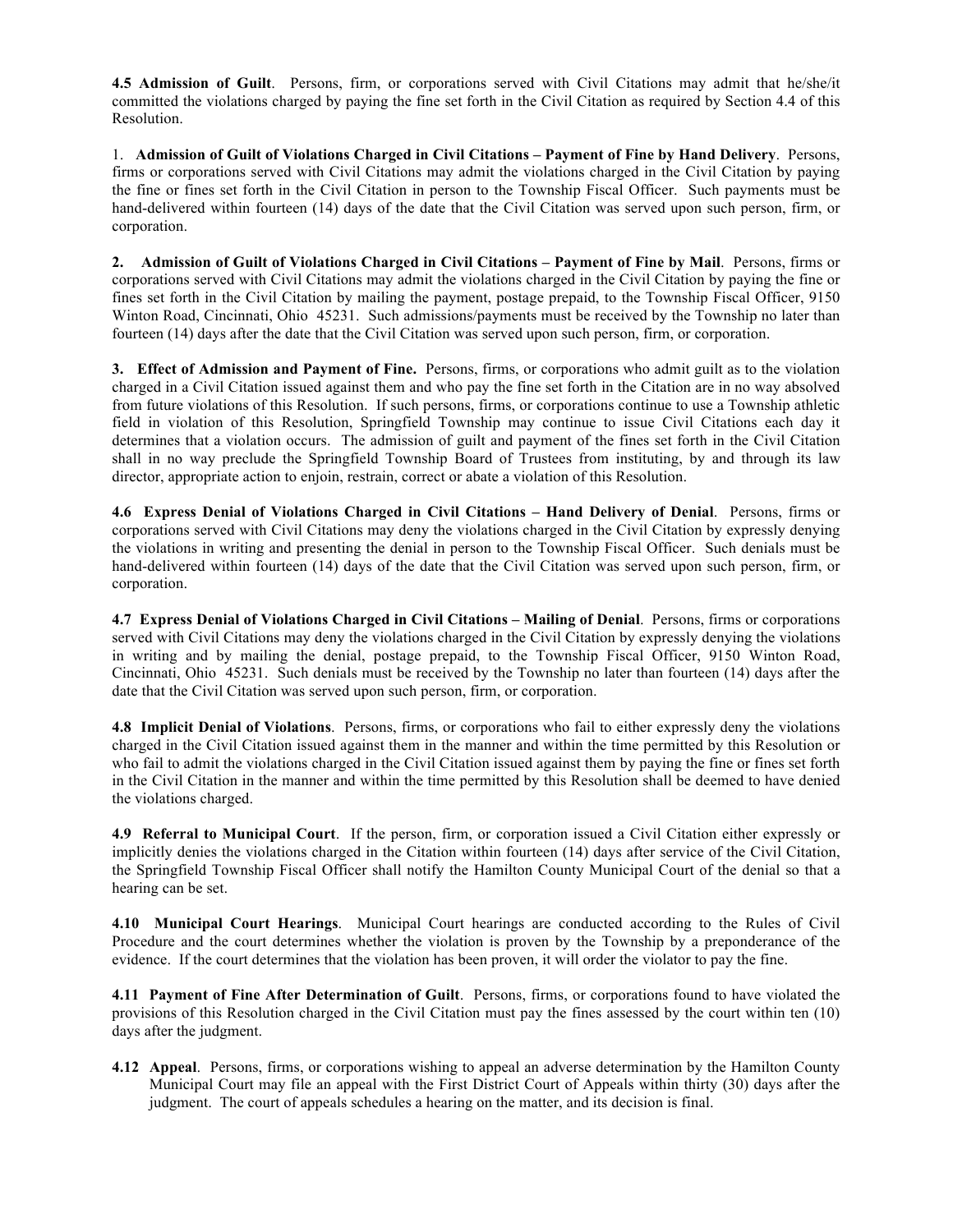## **SECTION 5 PENALTIES AND FINES**

**5.1 Violation Penalties**. Any person, firm, or corporation who violates a provision of this Resolution shall be issued a Civil Citation in the following amounts:

In the amount of one hundred dollars (\$100.00) on the first offense;

In the amount of two hundred-fifty dollars (\$250.00) for the second offense;

In the amount of five hundred dollars (\$500.00) for the third offense;

In the amount of seven hundred-fifty dollars (\$750.00) for the fourth offense; and

In the amount of one thousand dollars (\$1,000.00) for each subsequent offense.

**5.2 Administrative Fee.** In addition to the fine imposed by this Resolution, Springfield Township will charge an administrative fee for the processing of all citations paid-out to the Township Fiscal Officer. The administrative fee for 2012 shall be ten dollars (\$10.00) for each citation paid-out. After that time, the administrative fee shall be that fee established on Springfield Township's fee schedule adopted for the relevant year.

**5.3 Continuing Violations**. Each day that a violation continues after due notice has been served shall be deemed a separate offense.

# **SECTION 6 ABATEMENT AND OTHER LAWFUL REMEDIES**

**6.1 Abatement of violation**. The imposition of the fines and penalties herein prescribed shall not preclude the Springfield Township Board of Trustees from instituting, by and through its law director, appropriate action to enjoin, restrain, correct or abate a violation, or to prevent the use of its athletic fields in violation of this Resolution.

# **SECTION 7 COMPLIANCE WITH LAW**

That the Springfield Township Board of Trustees hereby finds and determines that all formal actions relative to the passage of this Resolution were taken in open meetings of this Board, and that all deliberations of the Board and of its committees, if any, which resulted in formal action, were taken in meetings open to the public in full compliance with applicable legal requirements, including Section 121.22 of the Ohio Revised Code.

#### **SECTION 8 COMPLIANCE WITH READING REQUIREMENTS**

The Springfield Township Board of Trustees hereby finds and determines that this Resolution was adopted pursuant to Section 504.10 of the Ohio Revised Code and was publicly read on the following two, different dates:

June 12, 2012 July 10, 2012

**BE IT FURTHER RESOLVED** that the Township Fiscal Officer shall cause a copy of this Resolution to be posted in five (5) conspicuous places in the Township for a period of thirty (30) days. Additionally, the entire Resolution shall be posted on the Township website and shall be available as a printed document at the Township Administrative Offices during normal business hours. The section headings, numbers, a brief summary, and the availability of this Resolution shall be published in a newspaper of general circulation in the Township for three consecutive weeks.